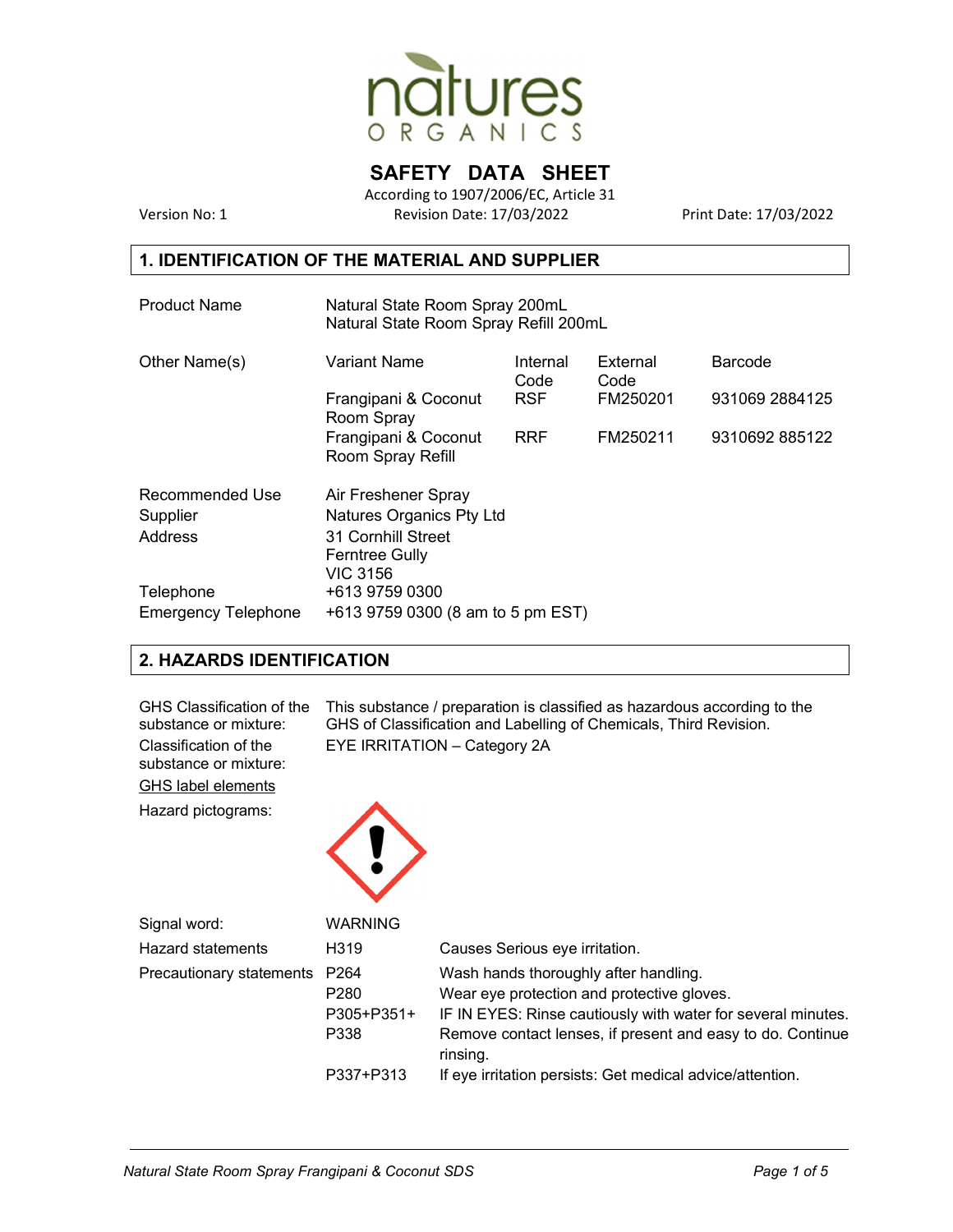### **3. COMPOSITION/INFORMATION ON INGREDIENTS**

| <b>Chemical Name</b>                               | <b>CAS</b> | Proportion (%) |
|----------------------------------------------------|------------|----------------|
|                                                    | Number     |                |
| Ethanol                                            | 64-17-5    | $< 10\%$       |
| Lauryl (Coconut) Alcohol Polyethylene Glycol Ether | 68439-50-9 | < 10%          |
| Fragrance                                          |            | < 10%          |
| Sodium Lauroyl Sarcosinate                         | 137-16-6   | $1\%$          |
| Citric Acid                                        | 77-92-9    | $1\%$          |
| Sodium Benzoate                                    | 532-32-1   | $1\%$          |
| Potassium Sorbate                                  | 24634-61-5 | $1\%$          |
| Ingredients determined not to be hazardous         |            | To 100%        |

The authorities of the European Community have selected 26 fragrance ingredients which are considered to be potential allergens. If any of these 26 fragrance ingredients are determined to be present at a level of 10 ppm (= 0.001%) or more in a leave-on personal care product or at a level of 100 ppm (= 0.01%) or more in a rinse-off personal care product or detergent product, then they must be included as an ingredient on the product label if the product is to be sold in the European Community. Whilst Australian legislation and regulations for personal care products and detergent products does not require such ingredient disclosure, it is provided in the table below in the interests of transparency and to assist consumers in making an informed choice.

| Variant              | Fragrance ingredients which are considered to be potential allergens present<br>in the product at a level of 100 ppm $(=0.01\%)$ or more |              |        |
|----------------------|------------------------------------------------------------------------------------------------------------------------------------------|--------------|--------|
| Frangipani & Coconut |                                                                                                                                          |              |        |
|                      | Benzyl Salicylate                                                                                                                        | CAS 118-58-1 | 0.061% |

| <b>4. FIRST AID MEASURES</b> |                                                                                                                                                                                                         |  |
|------------------------------|---------------------------------------------------------------------------------------------------------------------------------------------------------------------------------------------------------|--|
|                              |                                                                                                                                                                                                         |  |
| Ingestion                    | Rinse mouth with water. Do not induce vomiting. Give plenty of water to<br>drink. Seek medical advice or contact the Poisons Information Centre<br>(phone Australia 13 1126; New Zealand 0800 764 766). |  |
| Eye                          | Immediately hold eyes open and flush with water for at least 15 minutes.<br>If irritation persists, seek medical advice.                                                                                |  |
| Skin                         | Wipe off excess with tissue or towel. Remove contaminated clothing.<br>Wash well with plenty of soap and water. If irritation or rash occurs, seek<br>medical advice.                                   |  |
| Inhalation                   | Avoid directly breathing mist/spray.                                                                                                                                                                    |  |
| <b>First Aid Facilities</b>  | Workcover recommended first aid facilities appropriate to the size of the<br>workplace.                                                                                                                 |  |
| Advice to Doctor             | Treat symptomatically.                                                                                                                                                                                  |  |

### **5. FIRE FIGHTING MEASURES**

| Extinguishing media                              | Water spray or fog. Foam, dry chemical powder or carbon dioxide<br>extinguishers.                                                                                                                                                                                                   |
|--------------------------------------------------|-------------------------------------------------------------------------------------------------------------------------------------------------------------------------------------------------------------------------------------------------------------------------------------|
| Hazards from<br>combustion products              | This mixture is not combustible under normal conditions. However, it will<br>break down under fire conditions and the hydrocarbon component will<br>burn. In a large fire, heating may produce toxic fumes containing oxides<br>of carbon and nitrogen as well as sulfur compounds. |
| Personal protective<br>equipment<br>Hazchem code | Fire fighters to wear self-contained breathing apparatus and suitable<br>protective clothing.<br>None assigned.                                                                                                                                                                     |

*Natural State Room Spray Frangipani & Coconut SDS Page 2 of 5*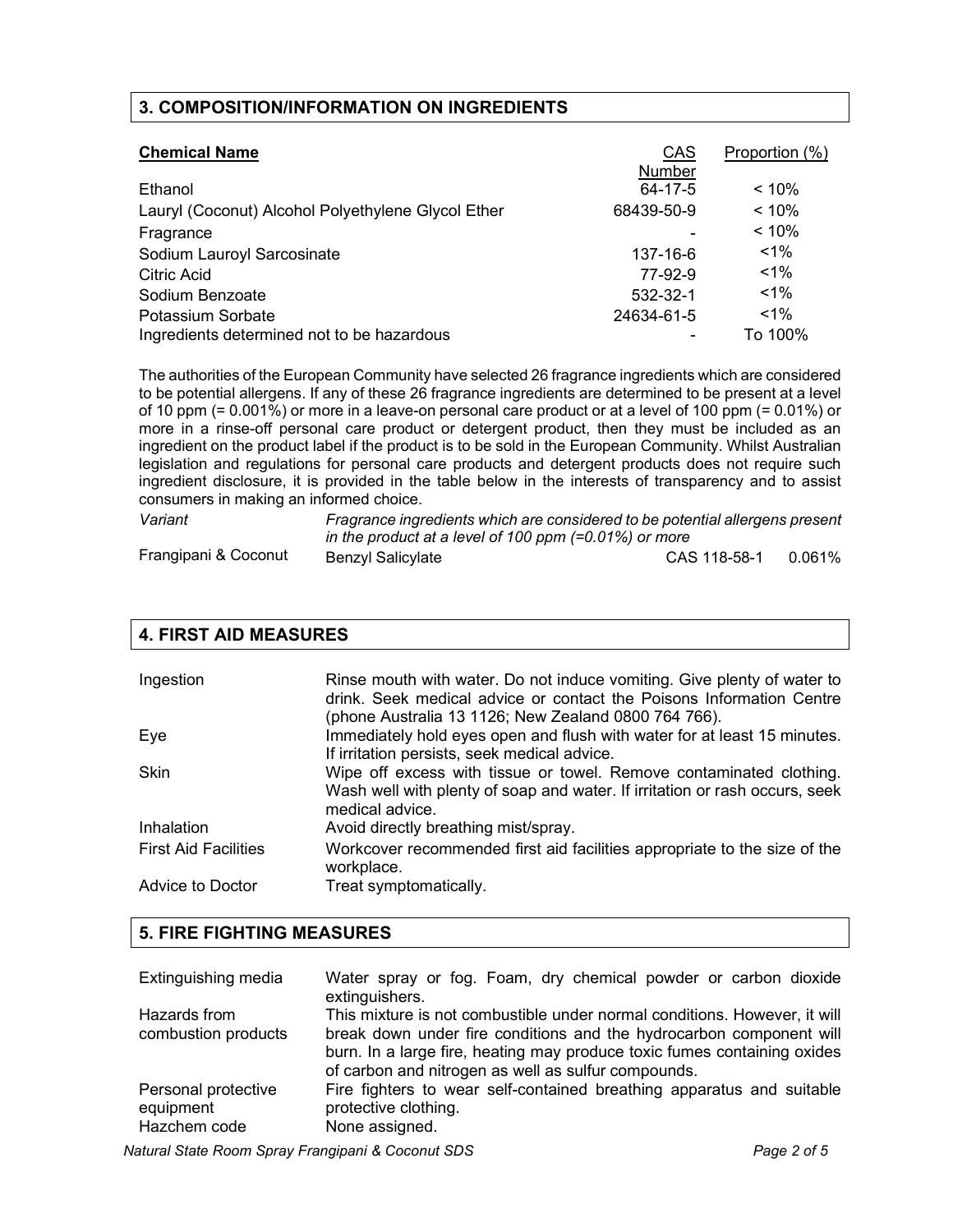# **6. ACCIDENTAL RELEASE MEASURES**

|                                              | Emergency procedures Slippery when spilt. Avoid accidents, clean up immediately. Wear                                                       |
|----------------------------------------------|---------------------------------------------------------------------------------------------------------------------------------------------|
|                                              | personal protective equipment.                                                                                                              |
| Methods and materials<br>for containment and | Contain spill to prevent contamination of drains/ water ways. Use<br>absorbent material such as sand or earth. Collect and seal in properly |
| clean up                                     | labelled containers for disposal in accordance with local regulations.<br>Wash area down with water to remove residual material.            |

#### **7. HANDLING AND STORAGE**

| Precautions for safe           | Avoid skin and eye contact. Use in well ventilated areas.                                                                                                                                                                           |
|--------------------------------|-------------------------------------------------------------------------------------------------------------------------------------------------------------------------------------------------------------------------------------|
| handling                       |                                                                                                                                                                                                                                     |
| Conditions for safe<br>storage | Store in original containers in a cool, dry, well ventilated area and out of<br>direct sunlight. Store away from foodstuffs, foodstuff containers and<br>incompatible materials such as acids, alkalis and strong oxidizing agents. |
| Storage incompatibility        | Acids, alkalis and strong oxidizing agents.                                                                                                                                                                                         |

### **8. EXPOSURE CONTROLS/PERSONAL PROTECTION**

|                                                                          | National exposure standards: Australia (1)                                                                                                                                                                                                                                                                                                                                                                                      |                 |                                     |                               |                                                                                                                     |                       |                                                                                                                      |                |
|--------------------------------------------------------------------------|---------------------------------------------------------------------------------------------------------------------------------------------------------------------------------------------------------------------------------------------------------------------------------------------------------------------------------------------------------------------------------------------------------------------------------|-----------------|-------------------------------------|-------------------------------|---------------------------------------------------------------------------------------------------------------------|-----------------------|----------------------------------------------------------------------------------------------------------------------|----------------|
| Ingredient                                                               |                                                                                                                                                                                                                                                                                                                                                                                                                                 | CAS No. (a)     | TWA                                 |                               | STEL                                                                                                                |                       | Carcinogen                                                                                                           | <b>Notices</b> |
|                                                                          |                                                                                                                                                                                                                                                                                                                                                                                                                                 |                 | $ppm^{(b)}$                         | $mg/m^{3}$ <sup>(c)</sup>     | $ppm^{(b)}$                                                                                                         | mg/m <sup>3 (c)</sup> | Category                                                                                                             |                |
| Ethanol                                                                  |                                                                                                                                                                                                                                                                                                                                                                                                                                 | 64-17-5         | 1000                                | 1880                          |                                                                                                                     |                       |                                                                                                                      |                |
| where:<br><b>TWA</b><br>$\equiv$<br>$STEL =$<br>(1)<br>(a)<br>(b)<br>(c) | Time Weighted average<br>Short Term Exposure Limit<br>Worksafe Australia Exposure Standard for Atmospheric Contaminants in Occupational Environment<br>[NOHSC:1003 1995]<br>CAS No. (Chemical Abstracts Service) is a unique identifying number that is assigned to each<br>chemical.<br>Parts of vapour or gas per million of contaminated air by volume at 25°C and 1 atm.<br>Milligrams of substance per cubic metre of air. |                 |                                     |                               |                                                                                                                     |                       |                                                                                                                      |                |
| Sk                                                                       | Absorption through the skin may be a significant source of exposure.                                                                                                                                                                                                                                                                                                                                                            |                 |                                     |                               |                                                                                                                     |                       |                                                                                                                      |                |
| Not available<br>Biological limit values:                                |                                                                                                                                                                                                                                                                                                                                                                                                                                 |                 |                                     |                               |                                                                                                                     |                       |                                                                                                                      |                |
| Engineering controls:                                                    |                                                                                                                                                                                                                                                                                                                                                                                                                                 |                 |                                     | Use in well ventilated areas. |                                                                                                                     |                       |                                                                                                                      |                |
| Personal protective<br>equipment:                                        |                                                                                                                                                                                                                                                                                                                                                                                                                                 | Eyes:<br>Other: | Hands:<br>Clothing:<br>Respiratory: | using the toilet.             | Generally not required.<br>Generally not required.<br>applications, wear suitable gloves.<br>Not normally a hazard. |                       | Not required under normal conditions of use. For industrial<br>Always wash hands before smoking, eating, drinking or |                |

## **9. PHYSICAL AND CHEMICAL PROPERTIES**

| Clear pale colourless liquid          |
|---------------------------------------|
| Frangipani & coconut / Characteristic |
| $4.5 - 5.5$                           |
| Not available                         |
| Approximately 80°C                    |
| Not available                         |
| Readily dispersible                   |
|                                       |

*Natural State Room Spray Frangipani & Coconut SDS Page 3 of 5*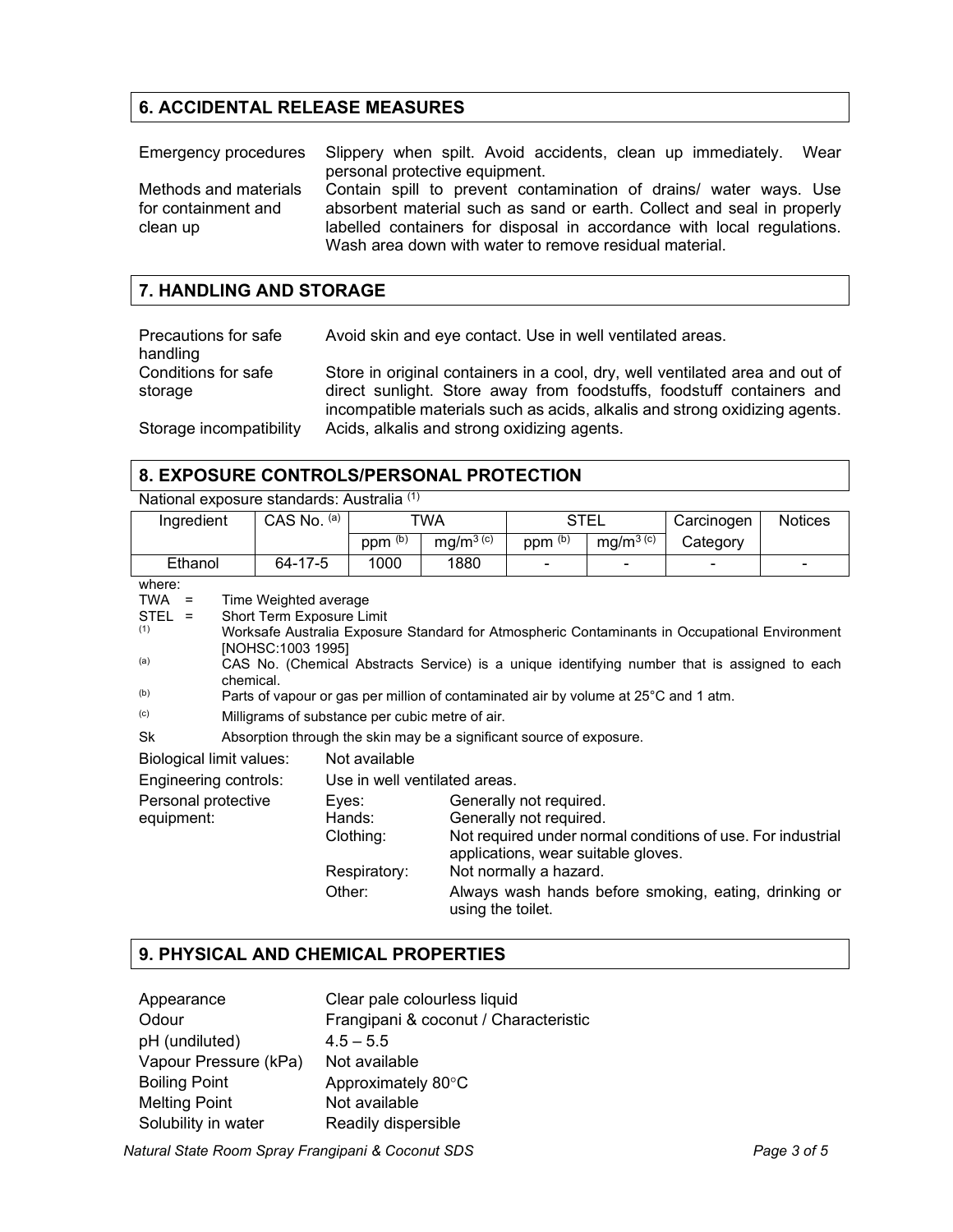| <b>Specific Gravity</b><br>Flash Point $(°C)$<br><b>Flammability Limits</b> | Approximately 0.99 @ 20°C<br>Approximately 48°C<br>Not flammable-Does not sustain combustion |
|-----------------------------------------------------------------------------|----------------------------------------------------------------------------------------------|
| Ignition temperature<br>$(^{\circ}C)$                                       | Not available                                                                                |
| Specific heat value                                                         | Not available                                                                                |
| VOC content                                                                 | $< 10\%$                                                                                     |
| Evaporation rate                                                            | Not available                                                                                |
| Viscosity                                                                   | Like water $@$ 20 $°C$                                                                       |
| Volatile component (%)                                                      | Not available                                                                                |
| Saturated vapour                                                            | Not available                                                                                |
| pressure                                                                    |                                                                                              |
| Decomposition<br>temperature                                                | Not available                                                                                |

# **10. STABILITY AND REACTIVITY**

| Chemical stability                  | Stable under normal conditions.                     |
|-------------------------------------|-----------------------------------------------------|
| Conditions to avoid                 | Excessive heat.                                     |
| Incompatible materials              | Acids, alkalis, strong oxidising agents.            |
| Hazardous<br>decomposition products | Thermal degradation may produce irritating vapours. |
| Hazardous reactions                 | Not known.                                          |

### **11. TOXICOLOGICAL INFORMATION**

| Potential health effects<br>Acute |                                                                                                                                                                                                                                                                                 |
|-----------------------------------|---------------------------------------------------------------------------------------------------------------------------------------------------------------------------------------------------------------------------------------------------------------------------------|
| Swallowed                         | The ATE has been calculated to be $>$ 5000, so the product is not<br>considered to be toxic according to GHS criteria. May cause irritation if<br>directly introduced to the mouth, throat and stomach. Symptoms may<br>include vomiting, abdominal pain, diarrhoea and nausea. |
| Eye                               | The eye irritation Cat 2A score has been determined to be $> 1$ , so the<br>product is considered by GHS to cause Cat 2A eye irritation. May cause<br>mild to moderate irritation to the eyes, including redness and stinging.                                                  |
| <b>Skin</b>                       | Repeated or prolonged skin contact may lead to irritation.<br>May cause allergic skin reaction.                                                                                                                                                                                 |
| Inhaled                           | Not normally a hazard due to the non-volatile nature of the product.                                                                                                                                                                                                            |
| Chronic                           | No information available.                                                                                                                                                                                                                                                       |

## **12. ECOLOGICAL INFORMATION**

| Ecotoxicity: | Hazardous to the aquatic environment - acute: Cat. 2. The product has<br>not been tested. The statement has been derived from summation of<br>substances in the formula.<br>The following data applies to the active ingredient: |                                 |                                                                |       |
|--------------|----------------------------------------------------------------------------------------------------------------------------------------------------------------------------------------------------------------------------------|---------------------------------|----------------------------------------------------------------|-------|
|              | Alcohols, C12-14, ethoxylated<br>Perfume                                                                                                                                                                                         | $DID$ No. $(2)$<br>2111<br>2549 | $LC_{50}/EC_{50}$<br>$0.40$ mg/L $0.27$ mg/L<br>2.00 mg/L N Av | NOEC. |